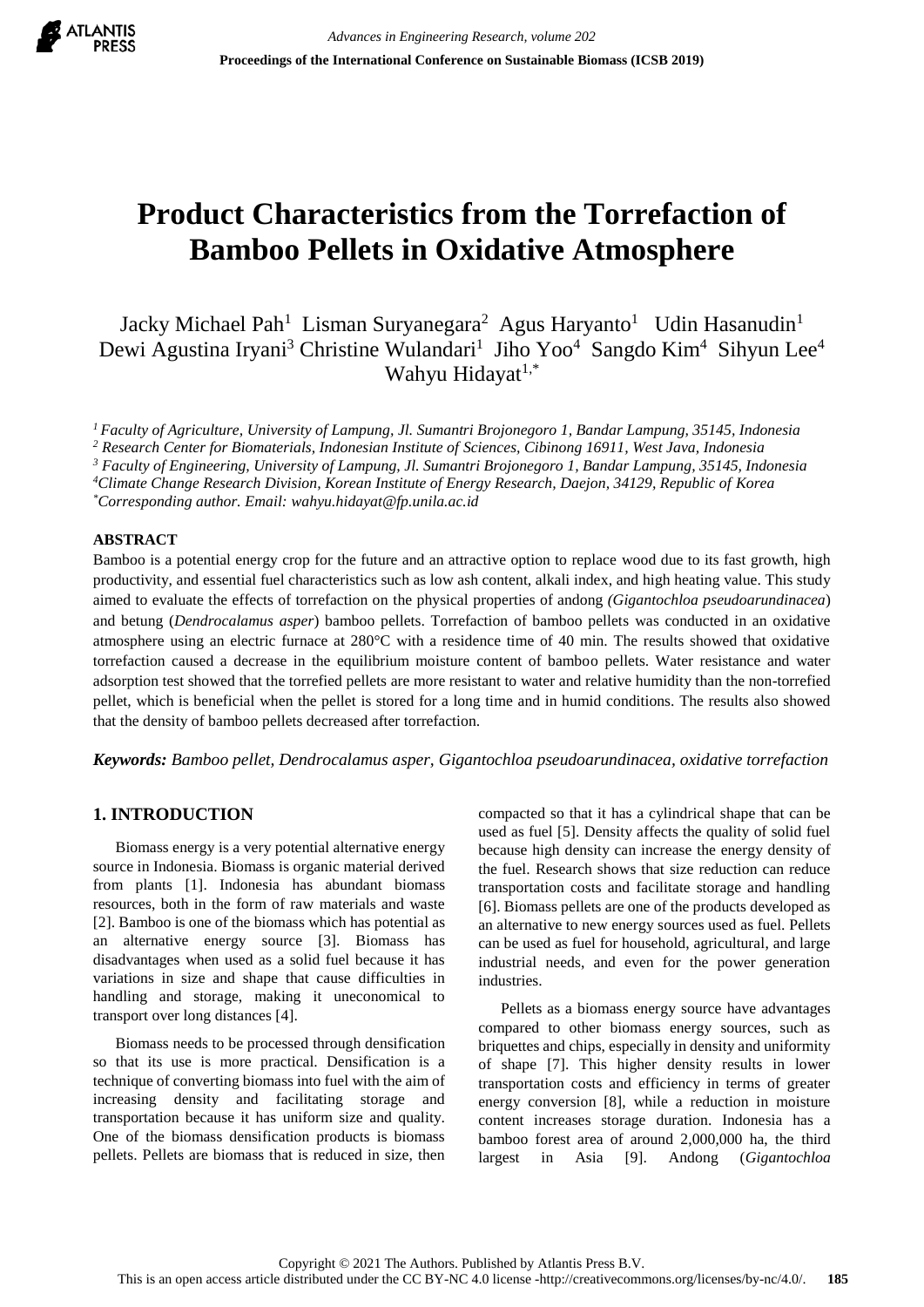*pseudoarundinacea* (Steudel) Widjaja) and betung (*Dendrocalamus asper*) is a type of bamboo that grows in Indonesia which is used for household appliances, crafts, and building materials. Bamboo is a lignocellulosic material consisting of cellulose, hemicellulose, and lignin; hence it can be used as a substitute for wood for several purposes [10]. The growth rate of bamboo is faster than wood, so it has a short cutting cycle and can be planted easily in almost any type of soil [11]. Bamboo biomass a potential to be developed as a source of raw material for pellet production in Indonesia.

Many studies on torrefaction of biomass pellets have been conducted [5,12,13]. However, study on the torrefaction of bamboo pellet is still lacking [14]. Therefore, the aim of this study was to evaluate the effects of torrefaction on the energy properties of andong and betung bamboo pellets.

## **2. MATERIALS AND METHOD**

## *2.1. Material Preparation and Bamboo Pellet Production*

Andong (*Gigantochloa pseudoarundinacea* (Steudel) Widjaja) and betung (*Dendrocalamus asper*) aged two years were collected from Ciawi, Bogor Regency, West Java, Indonesia (coordinates 6°40'49,3" South Latitude and 106°49'49,6" East Longitude). Preparation of bamboo particles and production of bamboo pellets was conducted at the Research Center for Biomaterials, Indonesian Institute of Sciences, Cibinong, West Java, Indonesia. Andong and betung bamboos were used to produce the pellets.

A total of 50 stalks for each bamboo were felled on the fourth node from the ground with an average length of 9 m. The bamboo culms were then dried outdoors for one week, then cut using a circular saw into three parts, namely the bottom, middle, and top, with a length of 3 m each. Each piece was then split into small strips, and the outer and inner shells were removed using a planer machine. The bamboo strip without the skin was cut into small pieces and then put into a grinding machine to produce bamboo particles or powder. The powder was then dried until it reaches a moisture content of  $\pm$  12%, then fed into a pellet machine with a processing capacity of 1 ton/h (Model HM560A, Shandong HM Better Pellet Mill Machinery, China) and was compressed into pellets. The bamboo pellets were cooled down and then put into plastic containers.

## *2.2. Torrefaction of Bamboo Pellets*

Bamboo pellets that have been prepared were weighed and then wrapped using aluminum foil. The bottom part of the wrap was then perforated using a needle. Torrefaction of bamboo pellets was conducted using an electric furnace at 280 °C with a residence time

of 40 min. After 40 minutes, the samples were removed from the furnace and then put in room condition at a temperature of 25-30°C with relative humidity (RH) of 70-80%.

#### *2.3. Evaluation of Bamboo Pellets*

The density, moisture content, and water resistance of bamboo pellets before and after torrefaction were evaluated. The density test was carried out using the oven-dry samples based on the KS F 2198 standard [15]. The sample was weighed, and then the average length and diameter were measured to determine the volume of the pellet sample. The measurement of moisture content was conducted following KS F 2199 standard [16]. Air dry weight and oven-dry weight were measured to determine the moisture content of the samples before and after torrefaction. The density  $(\rho)$  and moisture content (MC) were calculated as the following:

$$
\rho = m_{od}/V_{od} \tag{1}
$$

$$
MC = \frac{m - m_{od}}{m} \times 100\% \tag{2}
$$

where  $m_{od}$  is the oven-dry weight of the sample (g),  $m$  is the initial weight of the sample (g), and  $V_{od}$  is the ovendry volume of the sample (g).

The water-resistance test was conducted by immersing bamboo pellets in water and observing the visual changes in bamboo pellets after soaking for 5, 30 minutes, and 1 hour. The water adsorption of the pellet was measured by placing the pellet in a room with ambient temperature and observing the mass changes for one month.

#### **3. RESULTS AND DISCUSSION**

## *3.1. Density*

The density of bamboo pellets before and after torrefaction is shown in Figure 1. The results showed that torrefaction with an electric furnace (EF) resulted in a decrease in bamboo pellet density. Bamboo pellets without torrefaction have a density of  $1.26$  g/cm<sup>3</sup> and 1.30 g/cm<sup>3</sup> respectively, for andong and betung. The bamboo pellet density decreased to  $1.2$  g/cm<sup>3</sup> after being torrefied with EF at temperature 280 °C for 40 minutes. The decrease in density occurred because of the removal of water and extractive components that make the mass of bamboo pellets decreased after torrefaction [17].

#### *3.2. Moisture Content*

The moisture content (MC) of bamboo pellets before and after torrefaction is shown in Figure 2. The results showed that the MC decreased after torrefaction using EF. Andong and betung bamboo pellets before torrefaction had an MC of 6,58% and 4,03% and. The MC of bamboo pellets decreased after torrefaction 280°C, reaching 2.02% for andong and 1.89% for betung. The results are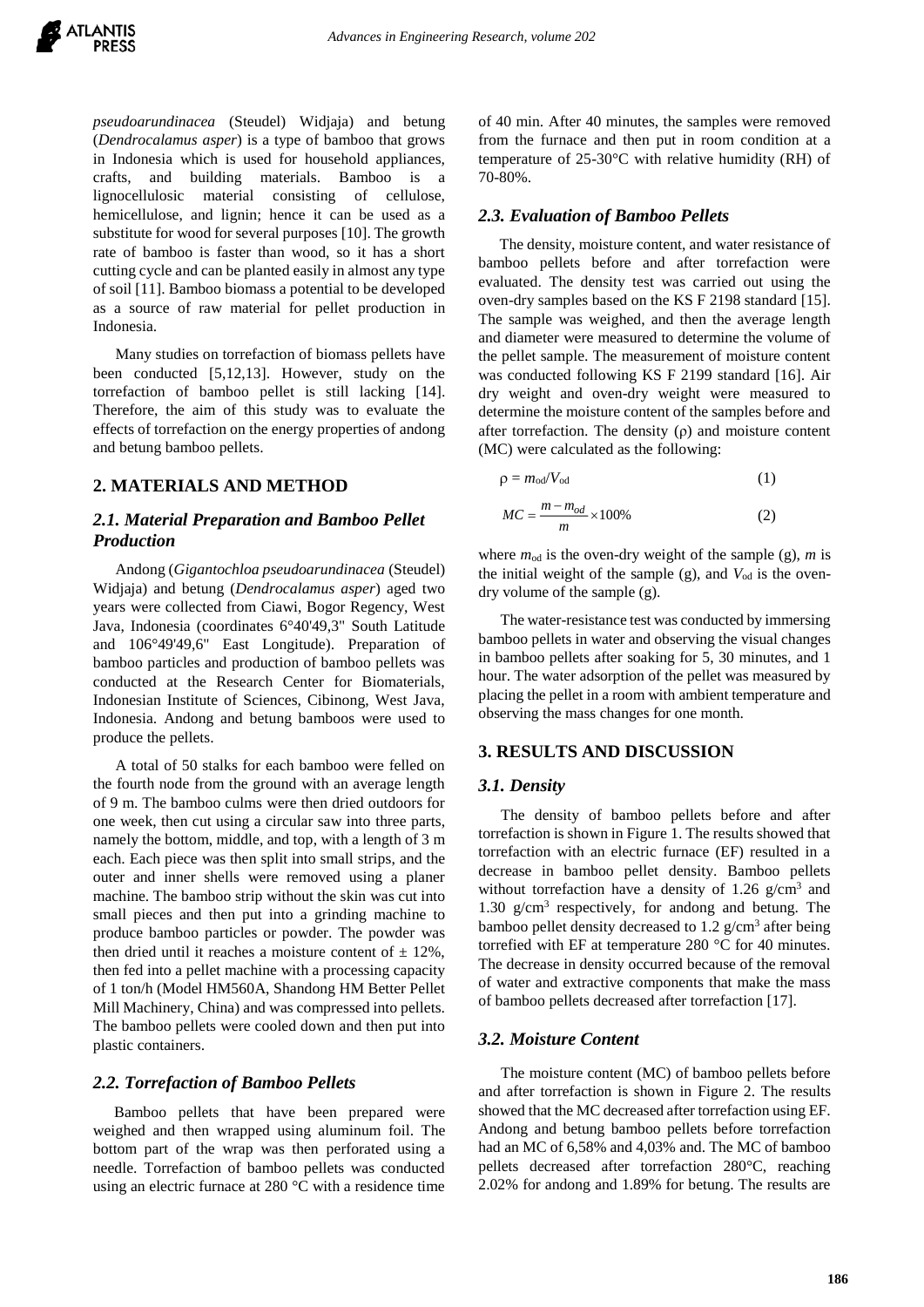

in line with previous study [13], showing the rubberwood pellets before torrefaction with an MC of 12.25% decreased after torrefaction up to 3.54% [13]. Torrefaction at relatively high temperature causes evaporation of water and extractive materials as well as degradation of hemicellulose so that MC is decreasing [18].



**Figure 1**. Density of bamboo pellets before and after torrefaction



**Figure 2**. Moisture content of bamboo pellets before and after torrefaction

## *3.3. Water Resistance*

Water-resistance testing was carried out to determine the resistance of the pellets to the rate of absorbing water for a time limit of up to 1 hour. Figure 3 reveal correspondingly the andong and betung bamboo pellets before and after torefaction that have not been given water resistance test treatment.

The water resistance of bamboo pellets before and after torrefaction is shown in **Figure 4** and **Figure 5**. The control samples of andong and betung bamboo pellets began to show physical changes in the form of pellet development after soaking for 5 minute. The pellets are expanding after soaking for 30 minutes and 1 hour. Research using rubber and jabon wood pellets show that the pellets began to disintegrate after immersing in water for 5 minutes and got worse after immersion for 24 hours [12,13].



**Figure 3**. Visual appearance of andong and betung bamboo pellets: before (top) and after torefaction (bottom)



**Figure 4**. Changes in the andong bamboo pellets after soaking in water for: (a, d) 5 minutes, (b, e) 30 minutes, and  $(c, f)$  1 hour



**Figure 5**. Changes in the betung bamboo pellets after soaking in water for: (a, d) 5 minutes, (b, e) 30 minutes, and (c, f) 1 hour

The torrefaction of pellets from andong and betung bamboo using EF at 280 °C did not show any damage even after soaking for 1 hour. Based on the test results of moisture content and water absorption, torrefaction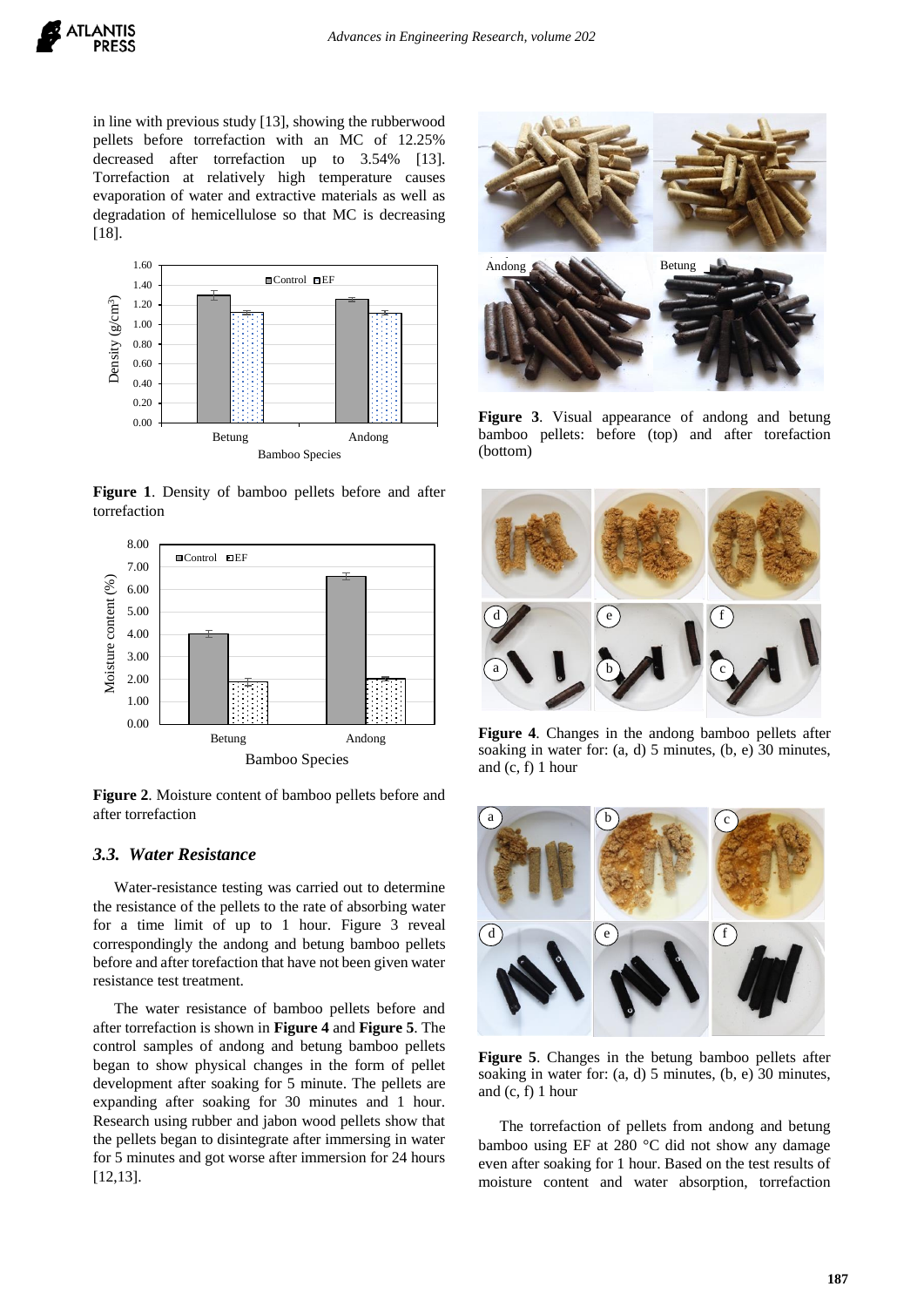

changes the hygroscopic properties of bamboo pellets from hydrophilic (tend to absorb water) to hydrophobic (resistant to water). The hydrophobic properties of pellets are very advantageous in storage as well the application.

## *3.4. Water Adsorption*

The water adsorption observations of bamboo pellets before and after torrefaction were carried out for 30 days and the results are presented in Figure 6.



**Figure 6**. Water adsorption of bamboo pellets before and after torrefaction

Control bamboo pellets, especially in betung bamboo pellets, the percentage of water adsorption is very volatile because it is easily affected by changes in relative humidity. In contrast, in bamboo pellets after torrefaction, the percentage of water adsorption was not as volatile as the control pellets. The presence of water in the biomass pellets has an essential role in hydrophobic behavior [15]. As an indicator of hydrophobicity, MC of biomass pellets before and after torrefaction is specified, and the results presented in Figure 2 indicate that bamboo pellet after torrefaction is highly hydrophobic.

## **4. CONCLUSION**

The results showed that oxidative torrefaction caused a decrease in the equilibrium moisture content of bamboo pellets. Water resistance and water adsorption test showed that the torrefied pellets were more resistant to water and relative humidity than the non-torrefied pellet, which is beneficial when the pellet was stored for a long time and in humid conditions. The results also showed that the density of bamboo pellets decreased after the torrefaction process.

# **AUTHORS' CONTRIBUTIONS**

JMP: Conception and experiment design, data collection, analysis and interpretation, writing the article draft.

LS: Provision of materials and pellets production.

AH, UH, DAI, CW: Conception and experiment design, critical review and revision of the draft.

JY, SK, SL: Obtaining funding.

WH: Conception and experiment design, critical review and revision of the draft, final approval of the article.

## **REFERENCES**

- [1] A. Demirbas, Biofuels from Agricultural Biomass, Energy Sources Part A, 31:1573–1582, 2009.
- [2] A. Arhamsyah, Pemanfaatan biomassa kayu sebagai sumber energi terbarukan, Jurnal Riset Industri Hasil Hutan, 2(1): 42-48, 2010.
- [3] A. Aisman, Kajian dasar potensi energi listrik berbasis biomasa bambu di Kabupaten Kepulauan Mentawai. Jurnal Agroindustri, 6(2): 65-72, 2016.
- [4] R. Alamsyah, C.N. Siregar, F. Hasanah, Torrefaction study for energy upgrading on Indonesian biomass as low emission solid fuel, in: International Conference on Biomass: Technology, Application, and Sustainable Development, 2017.
- [5] M. Syamsiro, Peningkatan Kualitas Bahan Bakar Padat Biomassa Dengan Proses Densifikasi Dan Torrefaksi. Jurnal Mekanika dan Sistem Termal, 1(1): 7-13, 2016.
- [6] Lehtikangas, P. 2001. Quality Properties of Pelletised Sawdust, Logging Residues and Bark. Biomass and Bioenergy 20 (2001) 351–360.
- [7] P. Lehtikangas, Quality Properties of Pelletised Sawdust, Logging Residues and Bark. Biomass and Bioenergy, 20: 351–360, 2001.
- [7] J.I. Arranz, M.T. Miranda, I. Montero, F.J. Sepúlveda, C.V. Rojas, Characterization and combustion behaviour of comercial and experimental wood pellets in South West Europe, Fuel, 142: 199–207, 2015. DOI: 10.1016/j.fuel. 2014.10.059
- [8] M.T. Carone, A. Pantaleo, A. Pellerano, Influence of process parameters and biomass characteristics on the durability of pellets from the pruning residues of Olea europaea L, Biomass and Bioenergy, 35(1): 402–410, 2011
- [9] FAO, Global Forest Resources Assessment Update 2005: Indonesia Country Report on Bamboo Resources, Food and Agreculture Organization and International Network for Bamboo and Rattan (INBAR), Jakarta, May, 2005.
- [10] S.R. Sutardi, N. Nadjib, M. Muslich, Jasni, I.M. Sulastiningsih, S. Komaryati, S. Suprapti, Abdurrahman, E. Basri, Informasi Sifat Dasar dan Kemungkinan Penggunaan 10 Jenis Bambu. Pusat Penelitian dan Pengembangan Hasil Hutan Badan Penelitian, Pengembangan dan Inovasi Kementerian Lingkungan Hidup dan Kehutanan, Bogor, 2015.